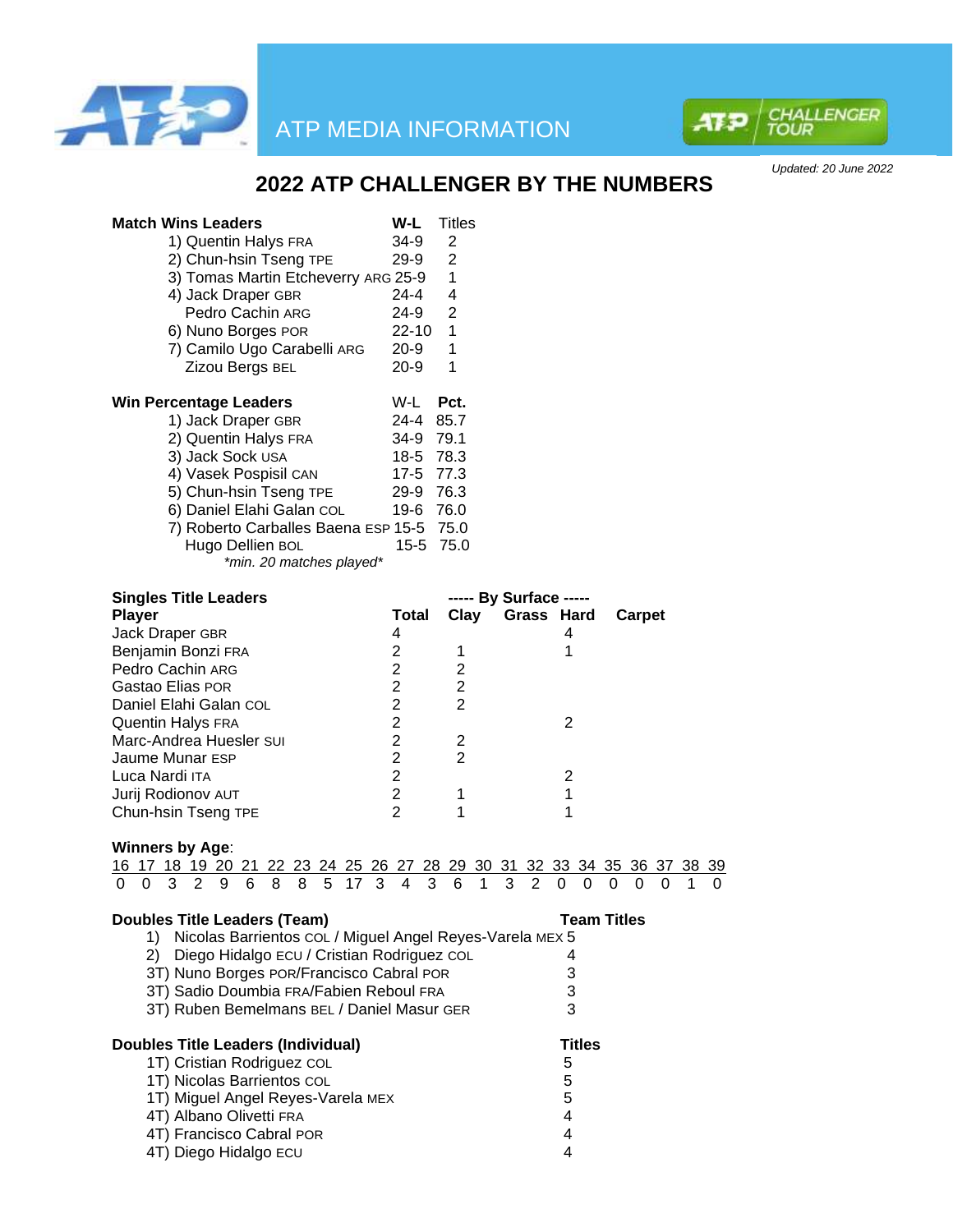



**Youngest Final:** Filip Misolic (20) d. Mili Poljicak (17) – Zagreb, CRO<br> **Oldest Final:** Fernando Verdasco (38) d. Prajnesh Gunneswaran ( **Oldest Final:** Fernando Verdasco (38) d. Prajnesh Gunneswaran (32) – Quimper, FRA<br>**Biggest Age Diff. Final:** Sergey Fomin (21) d. Robin Haase (35) – Shymkent-2, KAZ **Biggest Age Diff. Final:** Sergey Fomin (21) d. Robin Haase (35) – Shymkent-2, KAZ

#### **Teenage Winners (5)**

| Forli-1, ITA   | 18 years, 5 months  |
|----------------|---------------------|
| Lugano, SUI    | 18 years, 7 months  |
| Sanremo, ITA   | 18 years, 11 months |
| Cleveland, USA | 19 years, 5 months  |
| Zadar, CRO     | 19 years, 10 months |
|                |                     |

**Note:** Teenagers are 5-7 in finals in 2022. Finalists: Juan Bautista Torres (Blumenau) Dominic Stricker (Columbus)<br>Dalibor Svrcina (Prague & Prostejov) Mili Poljicak (Zagreb) Dalibor Svrcina (Prague & Prostejov)<br>Pedro Boscardin Dias (Coquimbo)

Francesco Maestrelli (Francavilla al Mare)

#### **#NextGenATP Winners (16)**

|                  | #NextGenATP: Players born 2001 or later     |                     |
|------------------|---------------------------------------------|---------------------|
| Luca Nardi       | Forli-1, ITA                                | 18 years, 5 months  |
| Luca Nardi       | Lugano, SUI                                 | 18 years, 7 months  |
| Holger Rune      | Sanremo, ITA                                | 18 years, 11 months |
| Dominic Stricker | Cleveland, USA                              | 19 years, 5 months  |
| Flavio Cobolli   | Zadar, CRO                                  | 19 years, 10 months |
| Jack Draper      | Forli-2, ITA                                | 20 years            |
| Jack Draper      | Forli-4, ITA                                | 20 years, 1 month   |
| Jack Draper      | Forli-5, ITA                                | 20 years, 2 months  |
| Jack Draper      | Saint-Brieuc, FRA                           | 20 years, 3 months  |
| Lorenzo Musetti  | Forli-6, ITA                                | 20 years, 3 months  |
| Emilio Nava      | Shymkent-1, KAZ                             | 20 years, 5 months  |
| Chun-hsin Tseng  | Bengaluru-1, IND                            | 20 years, 6 months  |
| Chun-hsin Tseng  | Murcia, ESP                                 | 20 years, 8 months  |
| Filip Misolic    | Zagreb, CRO                                 | 20 years, 9 months  |
| Sergey Fomin     | Shymkent-2, KAZ                             | 21 years, 3 months  |
| Matteo Arnaldi   | Francavilla al Mare, ITA 21 years, 3 months |                     |
|                  |                                             |                     |

## **Oldest Winners**

| Fernando Verdasco | Monterrey, MEX                                      | 38 years, 3 months |
|-------------------|-----------------------------------------------------|--------------------|
| Facundo Bagnis    | Pereira, COL                                        | 32 years, 1 month  |
| Dan Evans         | Nottingham, UK                                      | 32 years           |
|                   | Note: Players 30 & over have won 7 titles this year |                    |

#### **Qualifier Winners (6)**

| Zizou Bergs                  | Ilkley, UK           | 7 wins in 8 days   |
|------------------------------|----------------------|--------------------|
| Lukas Klein                  | Troisdorf, GER       | 7 wins in 8 days   |
| Antoine Bellier              | San Luis Potosi, MEX | 7 wins in 8 days   |
| Evan Furness                 | Ostrava, CZE         | 7 wins in 8 days   |
| <b>Filip Misolic</b>         | Zagreb, CRO          | 7 wins in 7 days   |
| Sergey Fomin                 | Shymkent-2, KAZ      | 7 wins in 7 days   |
| <b>Lowest-Ranked Winners</b> | <b>Tournament</b>    | <b>ATP Ranking</b> |
| Sergey Fomin                 | Shymkent-2, KAZ      | No. 838            |
| Antoine Bellier              | San Luis Potosi, MEX | No. 488            |
| Luca Nardi                   | Forli-1, ITA         | No. 364            |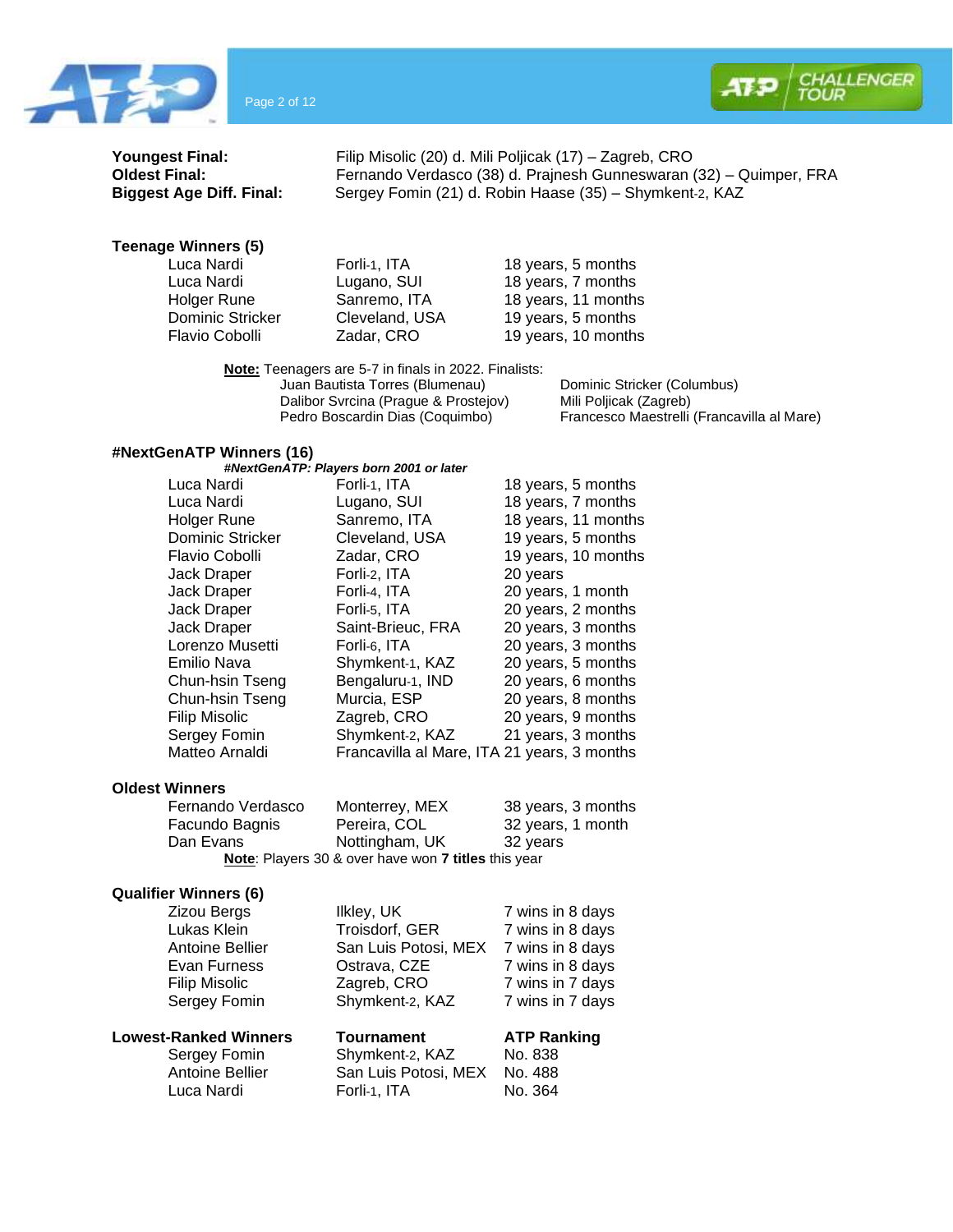



| <b>First-Time Winners (20)</b> | Tournament                     | Age |
|--------------------------------|--------------------------------|-----|
| Luca Nardi                     | Forli-1, ITA                   | 18  |
| Flavio Cobolli                 | Zadar, CRO                     | 19  |
| Jack Draper                    | Forli-2, ITA                   | 20  |
| Emilio Nava                    | Shymkent-1, KAZ                | 20  |
| <b>Filip Misolic</b>           | Zagreb, CRO                    | 20  |
| Facundo Diaz Acosta            | Coquimbo, CHI                  | 21  |
| Sergey Fomin                   | Shymkent-2, KAZ                | 21  |
| Matteo Arnaldi                 | Francavilla al Mare, ITA       | 21  |
| Alexander Shevchenko           | Bratislava, SVK                | 21  |
| Francisco Comesana             | Corrientes, ARG                | 21  |
| Paul Jubb                      | Santa Cruz de la Sierra-2, BOL | 22  |
| Santiago Rodriguez Taverna     | Buenos Aires, ARG              | 22  |
| Evan Furness                   | Ostrava, CZE                   | 23  |
| Tung-lin Wu                    | Tallahassee, USA               | 23  |
| Lukas Klein                    | Troisdorf, GER                 | 24  |
| Vit Kopriva                    | Prostejov, CZE                 | 24  |
| Aleksandar Vukic               | Bengaluru-2, IND               | 25  |
| Antoine Bellier                | San Luis Potosi, MEX           | 25  |
| Alexandre Muller               | Blois, FRA                     | 25  |
| <b>Manuel Guinard</b>          | Roseto degli Abruzzi-2, ITA    | 26  |

## **Title Leaders By Country**

| Country               | <b>Finals W-L</b> | <b>Winners</b>                                                                                                  |
|-----------------------|-------------------|-----------------------------------------------------------------------------------------------------------------|
| France                | $9 - 7$           | Halys-2, Bonzi-2, Guinard-1, Furness-1, Rinderknech-1, Moutet-1,<br>Muller-1                                    |
| Argentina             | $9 - 15$          | Cachin-2, Rodriguez Taverna-1, F Cerundolo-1, Etcheverry-1,<br>Bagnis-1, Carabelli-1, Diaz Acosta-1, Comesana-1 |
| Italy                 | $8 - 7$           | Nardi-2, Mager-1, Cobolli-1, Agamenone-1, Arnaldi-1, Pellegrino-1,<br>Musetti-1                                 |
| <b>Great Britain</b>  | $7-2$             | Draper-4, Jubb-1, Clarke-1, Evans-1                                                                             |
| Australia             | $5 - 2$           | Vukic-1, O'Connell-1, Popyrin-1, Thompson-1, Kubler-1                                                           |
| Spain                 | $5 - 2$           | Munar-2, Verdasco-1, Taberner-1, Carballes Baena-1                                                              |
| Austria               | 4-0               | Rodionov-2, Ofner-1, Misolic-1                                                                                  |
| Portugal              | $4 - 1$           | Elias-2, Borges-1, Domingues-1                                                                                  |
| Switzerland           | 4-3               | Huesler-2, Stricker-1, Bellier-1                                                                                |
| <b>United States</b>  | 4-7               | Escobedo-1, Kudla-1, Sock-1, Nava-1                                                                             |
| <b>Chinese Taipei</b> | $3 - 2$           | Tseng-2, Wu-1                                                                                                   |
| Colombia              | $2 - 0$           | Galan-2                                                                                                         |
| Russia                | $2 - 0$           | Kotov-1, Shevchenko-1                                                                                           |
| Germany               | $2 - 2$           | Moraing-1, Altmaier-1                                                                                           |
| <b>Czech Republic</b> | $2 - 3$           | Machac-1, Kopriva-1                                                                                             |
| China                 | $1 - 0$           | Wu Yibing-1                                                                                                     |
| Denmark               | $1 - 0$           | Rune-1                                                                                                          |
| Ecuador               | $1 - 0$           | Gomez-1                                                                                                         |
| Uzbekistan            | $1 - 0$           | Fomin-1                                                                                                         |
| <b>Bolivia</b>        | $1 - 1$           | Dellien-1                                                                                                       |
| <b>Brazil</b>         | $1 - 1$           | Marcondes-1                                                                                                     |
| Canada                | $1 - 1$           | Pospisil-1                                                                                                      |
| Japan                 | $1 - 1$           | Nishioka-1                                                                                                      |
| <b>Belgium</b>        | $1 - 2$           | Bergs-1                                                                                                         |
| Slovakia              | $1 - 2$           | Klein-1                                                                                                         |
| Croatia               | $1 - 3$           | Coric-1                                                                                                         |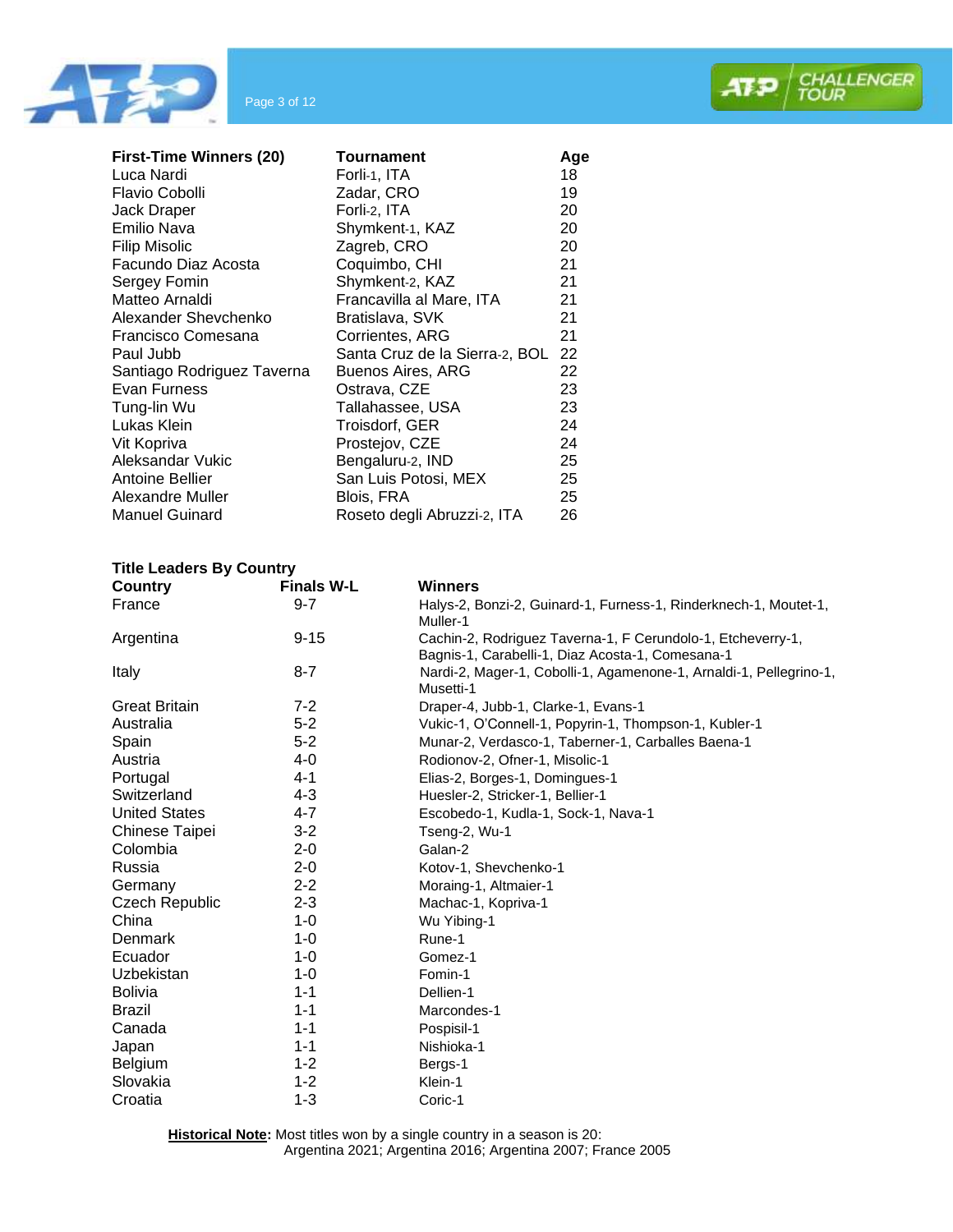



| <b>Winners Saving Match Points in Final (3)</b> |                                                    |                                                                                                     |
|-------------------------------------------------|----------------------------------------------------|-----------------------------------------------------------------------------------------------------|
| Winner                                          | M.P. Saved                                         | <b>Tournament</b>                                                                                   |
| Jack Draper                                     | 4                                                  | Forli-5, ITA                                                                                        |
| Emilio Gomez                                    | 4                                                  | Salinas, ECU                                                                                        |
| <b>Zizou Bergs</b>                              | 1                                                  | Ilkley, UK                                                                                          |
|                                                 |                                                    | Historical Note: Most match points saved in a final (since 2011): 7 - Stakhovsky d. Lu in Seoul '16 |
|                                                 |                                                    |                                                                                                     |
|                                                 | Winners on both ATP Tour & ATP Challenger Tour (1) |                                                                                                     |
| <b>Player</b>                                   | <b>ATP Tour title</b>                              | <b>ATP Challenger Tour title</b>                                                                    |
| Holger Rune                                     | Munich                                             | Sanremo, ITA                                                                                        |
|                                                 |                                                    |                                                                                                     |
| <b>Longest Final (Games)</b>                    |                                                    |                                                                                                     |
| Salinas, ECU                                    |                                                    | Emilio Gomez d. Nicolas Moreno de Alboran 67(2) 76(4) 75 - 38 games                                 |
|                                                 |                                                    |                                                                                                     |
| <b>Longest Final (Time)</b>                     |                                                    |                                                                                                     |
| Salinas, ECU                                    |                                                    | Emilio Gomez d. Nicolas Moreno d Alboran 67(2) 76(4) 75 - 3 hours, 16 minutes                       |
|                                                 |                                                    |                                                                                                     |
| <b>Shortest Completed Final (Games)</b>         |                                                    |                                                                                                     |
| Tunis, TUN                                      |                                                    | Roberto Carballes Baena d. Gijs Brouwer 61 61 - 14 games                                            |
| Little Rock, USA                                |                                                    | Jason Kubler d. Tung-lin Wu 60 62 - 14 games                                                        |
|                                                 |                                                    |                                                                                                     |
| <b>Shortest Completed Final (Time)</b>          |                                                    |                                                                                                     |
| Tunis, TUN                                      |                                                    | Roberto Carballes Baena d. Gijs Brouwer 61 61 - 56 minutes                                          |
|                                                 |                                                    |                                                                                                     |
|                                                 |                                                    | Historical Note: Longest final - Devvarman d. Nguyen in 3 hours, 31 minutes (Winnetka 2015)         |

**Historical Note:** Shortest completed final – Tsonga d. Sela in 43 minutes (Cassis 2019)

| Top 100 Debut in Pepperstone ATP Rankings (11) |  |
|------------------------------------------------|--|
|------------------------------------------------|--|

| <b>Player</b>               | <b>Debut Date</b> | Age |
|-----------------------------|-------------------|-----|
| Maxime Cressy USA           | 10 January        | 24  |
| Oscar Otte GER              | 10 January        | 28  |
| Holger Rune DEN             | 17 January        | 18  |
| Jiri Lehecka CZE            | 14 February       | 20  |
| Francisco Cerundolo ARG     | 14 February       | 23  |
| Alejandro Tabilo CHI        | 28 February       | 24  |
| Tomas Martin Etcheverry ARG | 11 April          | 22  |
| Quentin Halys FRA           | 9 May             | 25  |
| Bernabe Zapata Miralles ESP | 6 June            | 25  |
| Chun-hsin Tseng TPE         | 13 June           | 20  |
| Jack Draper GBR             | 13 June           | 20  |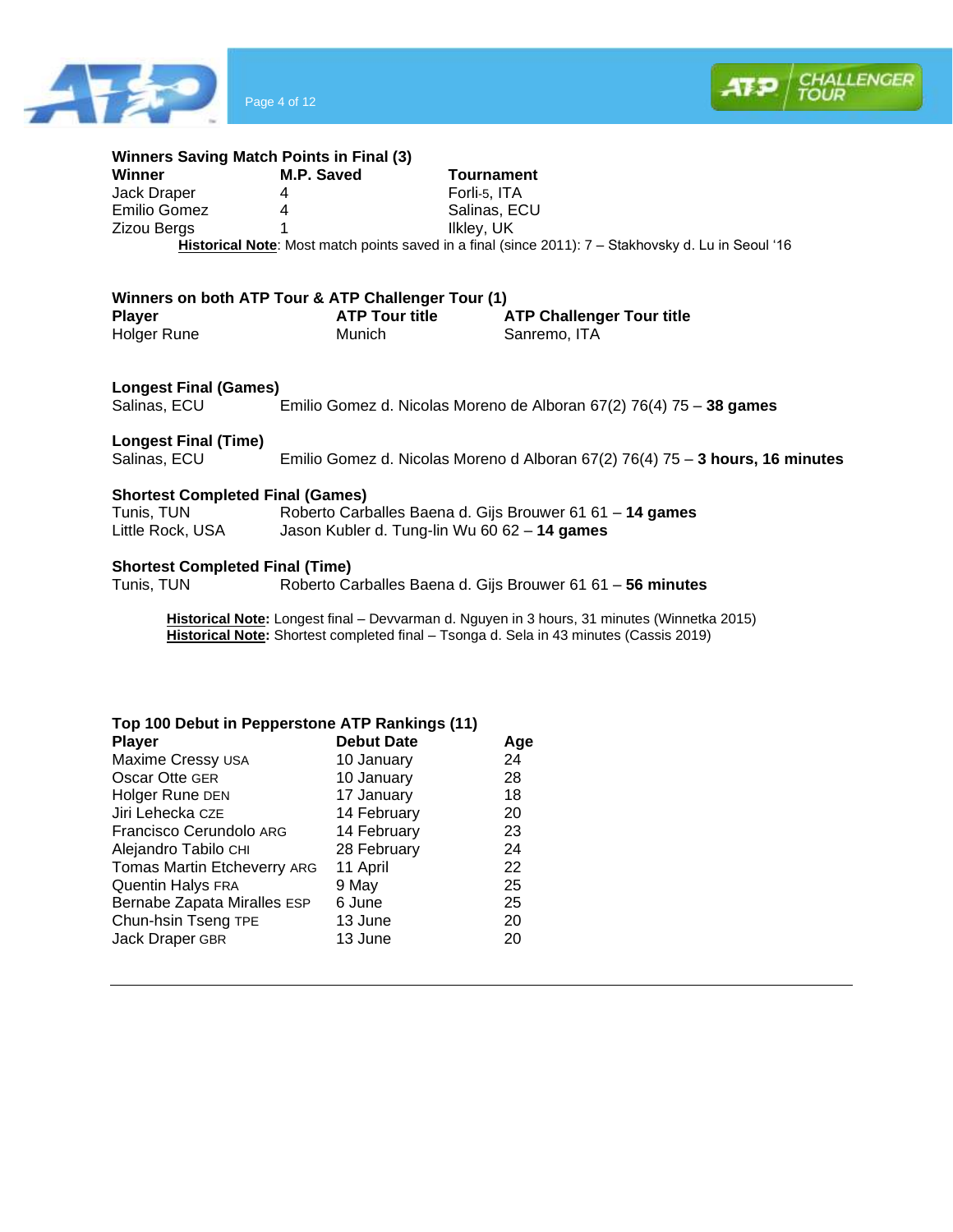



## **HISTORICAL STATS**

## **ALL-TIME MATCH WINS LEADERS**

(1) Ruben Ramirez Hidalgo 423-285….*400 wins reached on 4 Aug. 2016 in Chengdu, CHN*

(2) Paolo Lorenzi 421-273….*400 wins reached on 7 Aug. 2019 in Manerbio, ITA*

(3) \*Go Soeda 409-244….*400 wins reached on 20 Jan. 2021 in Istanbul, TUR*

- (4) Yen-Hsun Lu 369-143<br>(5) Carlos Berlocg 350-169
- $(5)$  Carlos Berlocq
- (6) Filippo Volandri 328-190
- (7) Blaz Kavcic 325-183
- (8) Rogerio Dutra Silva 323-218
- (9) Dudi Sela 321-152
- (10) \*Facundo Bagnis 313-188<br>(11) Horacio Zeballos 306-176
- $(11)$  Horacio Zeballos
	- \*denotes active player

## **ALL-TIME TITLE LEADERS**

- (1) 29 Yen-Hsun Lu
- (2) 23 Dudi Sela
- (3) 21 Paolo Lorenzi
- (4) 19 Carlos Berlocq
- (5) 18 \*Go Soeda
- (6) 17 Maximo Gonzalez
	- 17 Blaz Kavcic
- (8) 16 Takao Suzuki
	- 16 \*Aljaz Bedene

## **MOST MATCH WINS IN A SEASON**

- (1) 57 Carlos Berlocq (2010)
- (2) 52 Jordan Thompson (2018)
- (3) 51 Boris Pashanski (2005)
- (4) 50 Benjamin Bonzi (2021)
	- 50 Blaz Kavcic (2017)
	- 50 Rogerio Dutra Silva (2016)
	- 50 Inigo Cervantes (2015)
	- 50 Diego Junqueira (2008)

## **MOST MATCH WINS IN A SEASON (AGE 20 & UNDER)**

- (1) 44 Sebastian Baez (age: 20) (2021)
- (2) 42 Frances Tiafoe (age: 18) (2016)
- (3) 42 Jiri Novak (age: 20) (1995)
- (4) 40 Mario Ancic (age: 18) (2002)
- (5) 39 Holger Rune (age: 18) (2021)

## **MOST TITLES IN A SEASON**

- 8 Tallon Griekspoor (2021)
- 6 Benjamin Bonzi (2021)
- 6 Sebastian Baez (2021)
- 6 Facundo Bagnis (2016)
- 6 Juan Ignacio Chela (2001)
- 6 Younes El Aynaoui (1998)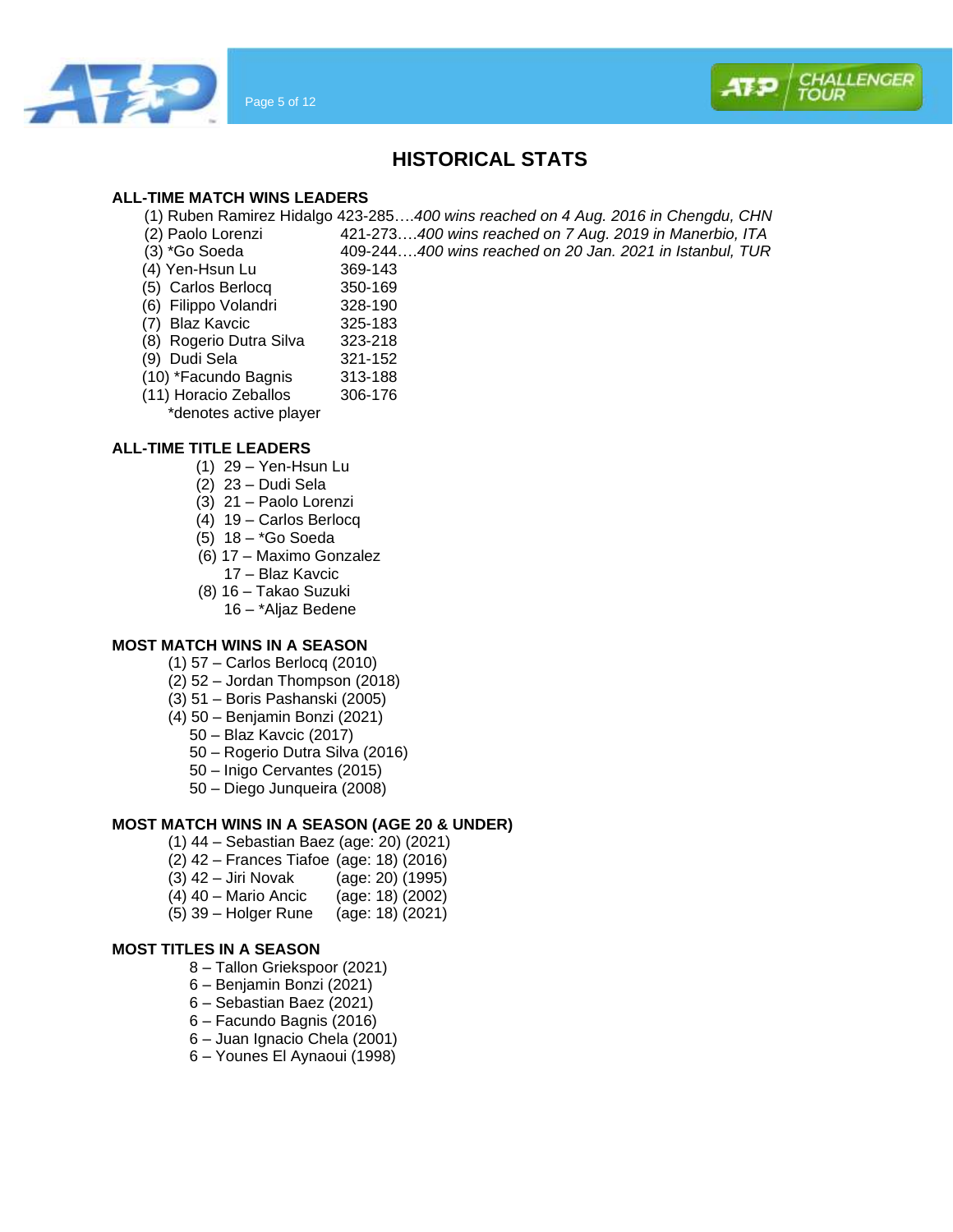

## **YOUNGEST TO WIN A TITLE**

- (1) 15 yrs, 7 months Michael Chang 1987 Las Vegas, USA<br>(2) 16 yrs. 0 months Richard Gasquet 2002 Montauban. FRA (2) 16 yrs, 0 months – Richard Gasquet 2002 Montauban, FRA  $(3)$  16 yrs, 4 months – Bernard Tomic (4) 16 yrs, 7 months – Kent Carlsson 1984 New Ulm, GER (5) 16 yrs, 7 months – Marcos Ondruska 1989 Durban, RSA (6) 16 yrs, 8 months – Richard Gasquet 2003 Sarajevo, BIH (7) 16 yrs, 9 months – Rafael Nadal (2003 Barletta, ITA)<br>(8) 16 yrs, 10 months – Richard Gasquet (2003 Napoli, ITA) (8) 16 yrs, 10 months – Richard Gasquet 2003 Napoli, ITA<br>(9) 16 yrs, 10 months – Felix Auger-Aliassime 2017 Lyon, FRA  $(9)$  16 yrs, 10 months – Felix Auger-Aliassime (10)17 yrs, 0 months – Novak Djokovic 2004 Budapest, HUN  $(11)17$  yrs, 0 months – Richard Gasquet 2003 Reggio Emilia<br>(12)17 yrs, 0 months – Paul Dogger 1988 Oporto, POR  $(12)17$  yrs, 0 months – Paul Dogger (13)17 yrs, 1 month – Felix Auger-Aliassime 2017 Sevilla, ESP (14)17 yrs, 1 month – Juan Martin Del Potro 2005 Montevideo, URU  $(15)17$  yrs, 1 month – Horacio de la Pena
- (16)17 yrs, 1 month Rafael Nadal 2003 Segovia, ESP

## **YOUNGEST TO WIN MULTIPLE TITLES**

- (1) 16 yrs, 8 months Richard Gasquet 2003 Sarajevo, BIH
- (2) 17 yrs, 1 month Felix Auger-Aliassime
- (3) 17 yrs, 1 month Rafael Nadal 2003 Segovia, ESP
- 
- (5) 17 yrs, 5 months Carlos Alcaraz
- (7) 17 yrs, 6 months Juan Martin del Potro 2006 Aguascalientes, MEX

## **YOUNGEST TO WIN THREE TITLES**

- (1) 16 yrs, 10 months Richard Gasquet 2003 Napoli, ITA<br>(2) 17 yrs, 5 months Carlos Alcaraz 2020 Alicante, ESP
- $(2)$  17 yrs, 5 months Carlos Alcaraz
- (3) 17 yrs, 10 months, 9 d Felix Auger-Aliassime 2018 Lyon, FRA
- (4) 17 yrs, 10 months, 14 d Juan Martin del Potro 2006 Segovia, ESP
- (5) 17 yrs, 11 months Novak Djokovic 2005 San Remo, ITA

## **YOUNGEST TO WIN FOUR TITLES**

- (1) 17 yrs, 0 months Richard Gasquet 2003 Reggio Emilia, ITA (2) 18 yrs, 0 months – Carlos Alcaraz 2021 Oeiras, POR (3) 18 yrs, 2 months – Felix Auger-Aliassime 2018 Tashkent, UZB (4) 18 yrs, 6 months – Holger Rune 2021 Bergamo, ITA
- **YOUNGEST WINNERS SINCE 2010**

| $(1)$ 16 yrs, 10 months         | Felix Auger-Aliassime  | 2017 Lyon, FRA         |
|---------------------------------|------------------------|------------------------|
| $(2)$ 17 yrs, 1 month           | Felix Auger-Aliassime  | 2017 Sevilla, ESP      |
| $(3)$ 17 yrs, 2 months          | Alexander Zverev       | 2014 Braunschweig, GER |
| $(4)$ 17 yrs, 3 months, 25 days | Carlos Alcaraz         | 2020 Trieste, ITA      |
| $(5)$ 17 yrs, 3 months, 26 days | Nicola Kuhn            | 2017 Braunschweig, GER |
| $(6)$ 17 yrs, 5 months          | Carlos Alcaraz         | 2020 Barcelona, ESP    |
| $(7)$ 17 yrs, 5 months          | Carlos Alcaraz         | 2020 Alicante, ESP     |
| $(8)$ 17 yrs, 6 months          | Jannik Sinner          | 2019 Bergamo, ITA      |
| $(9)$ 17 yrs, 6 months          | <b>Rudolf Molleker</b> | 2018 Heilbronn, GER    |
| $(10)17$ yrs, 8 months          | Casper Ruud            | 2016 Sevilla, ESP      |
| $(11)17$ yrs, 10 months         | Felix Auger-Aliassime  | 2018 Lyon, FRA         |
| $(12)17$ yrs, 10 months         | Borna Coric            | 2014 Izmir, TUR        |
| $(13)17$ yrs, 10 months         | Nick Kyrgios           | 2013 Sydney, AUS       |
| $(14)17$ yrs, 11 months         | <b>Taylor Fritz</b>    | 2015 Sacramento, USA   |

 $(4)$  17 yrs, 3 months – Bernard Tomic 2010 Burnie, AUS<br>
(5) 17 yrs, 5 months – Carlos Alcaraz 2020 Barcelona, ESP (6) 17 yrs, 5 months – Novak Djokovic 2004 Aachen, GER

- 
- 
- 
- 

(5) 18 yrs, 8 months – Tomas Berdych 2004 Weiden, GER



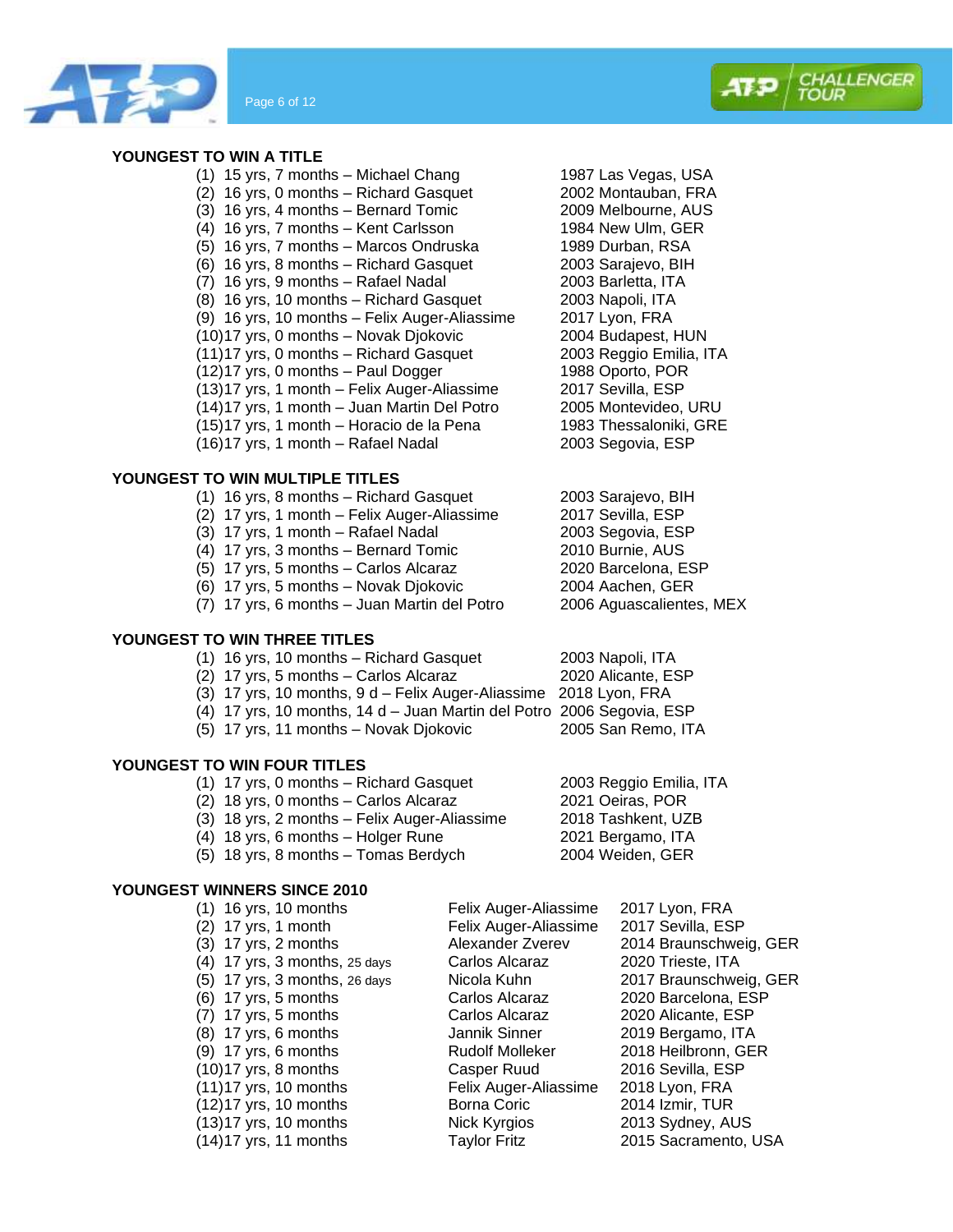





(17)17 yrs, 11 months Wu Yibing 2017 Shanghai, CHN (18)17 yrs, 11 months Jannik Sinner 2019 Lexington, USA



## **MOST TITLES AGE 17 & UNDER**

| <b>Richard Gasquet</b> | 5 titles |
|------------------------|----------|
| Carlos Alcaraz         | 3 titles |
| Felix Auger-Aliassime  | 3 titles |
| Juan Martin del Potro  | 3 titles |
| Novak Djokovic         | 3 titles |
| <b>Tomas Berdych</b>   | 2 titles |
| Rafael Nadal           | 2 titles |
| <b>Bernard Tomic</b>   | 2 titles |
| <b>Taylor Fritz</b>    | 2 titles |
| Jannik Sinner          | 2 titles |
| Kent Carlsson          | 2 titles |
| Horst Skoff            | 2 titles |
|                        |          |

#### **MOST TITLES AGE 18 & UNDER**

| <b>Richard Gasquet</b> | 7 titles |
|------------------------|----------|
| Holger Rune            | 5 titles |
| Tomas Berdych          | 5 titles |
| Carlos Alcaraz         | 4 titles |
| Felix Auger-Aliassime  | 4 titles |
| Hyeon Chung            | 4 titles |
| Mario Ancic            | 4 titles |
| Guillermo Coria        | 4 titles |

## **YOUNGEST TO WIN A TITLE IN CHALLENGER DEBUT**

- (1) 15 yrs, 7 months Michael Chang 1987 Las Vegas, USA
	- (2) 16 yrs, 0 months Richard Gasquet 2002 Montauban, FRA
	- (3) 17 yrs, 6 months Jonathan Stark 1988 Coquitlam, CAN
	- (4) 17 yrs, 8 months Casper Ruud 2016 Sevilla, ESP

## **YOUNGEST TO REACH A FINAL**

- (1) 15 yrs, 7 months Michael Chang 1987 Las Vegas, USA winner (2) 16 yrs, 0 months – Richard Gasquet 2002 Montauban, FRA winner
- $(3)$  16 yrs, 1 months Richard Gasquet 2002 Tampere, FIN finalist
- (4) 16 yrs, 2 months Andre Agassi 1986 Schenectady, USA finalist
- (5) 16 yrs, 4 months Bernard Tomic 2009 Melbourne, AUS winner
- (6) 16 yrs, 7 months Kent Carlsson 1984 New Ulm, GER winner
- (7) 16 yrs, 7 months Marcos Ondruska 1989 Durban, RSA winner
- (8) 16 yrs, 8 months Stefan Kozlov 2014 Sacramento, USA finalist
- (9) 16 yrs, 8 months Richard Gasquet 2003 Sarajevo, BIH winner

## **YOUNGEST TO WIN A MATCH**

- (1) 14 yrs, 4 months Marcelo Saliola 1988 Sao Paulo, BRA
- (2) 14 yrs, 11 months Felix Auger-Aliassime 2015 Granby, CAN
- (3) 15 yrs, 3 months Rafael Nadal 2001 Sevilla, ESP
- (4) 15 yrs, 4 months John Boytim 1983 Spring, USA<br>(5) 15 yrs, 5 months Todd Woodbridge 1986 Brisbane, AUS
- $(5)$  15 yrs, 5 months Todd Woodbridge
- $(6)$  15 yrs, 6 months Brett Custer 1983 Sydney, AUS
- (7) 15 yrs, 6 months Sebastien LeBlanc 1989 Chicoutimi, CAN
- 
- 

- 
- 
- 
- 

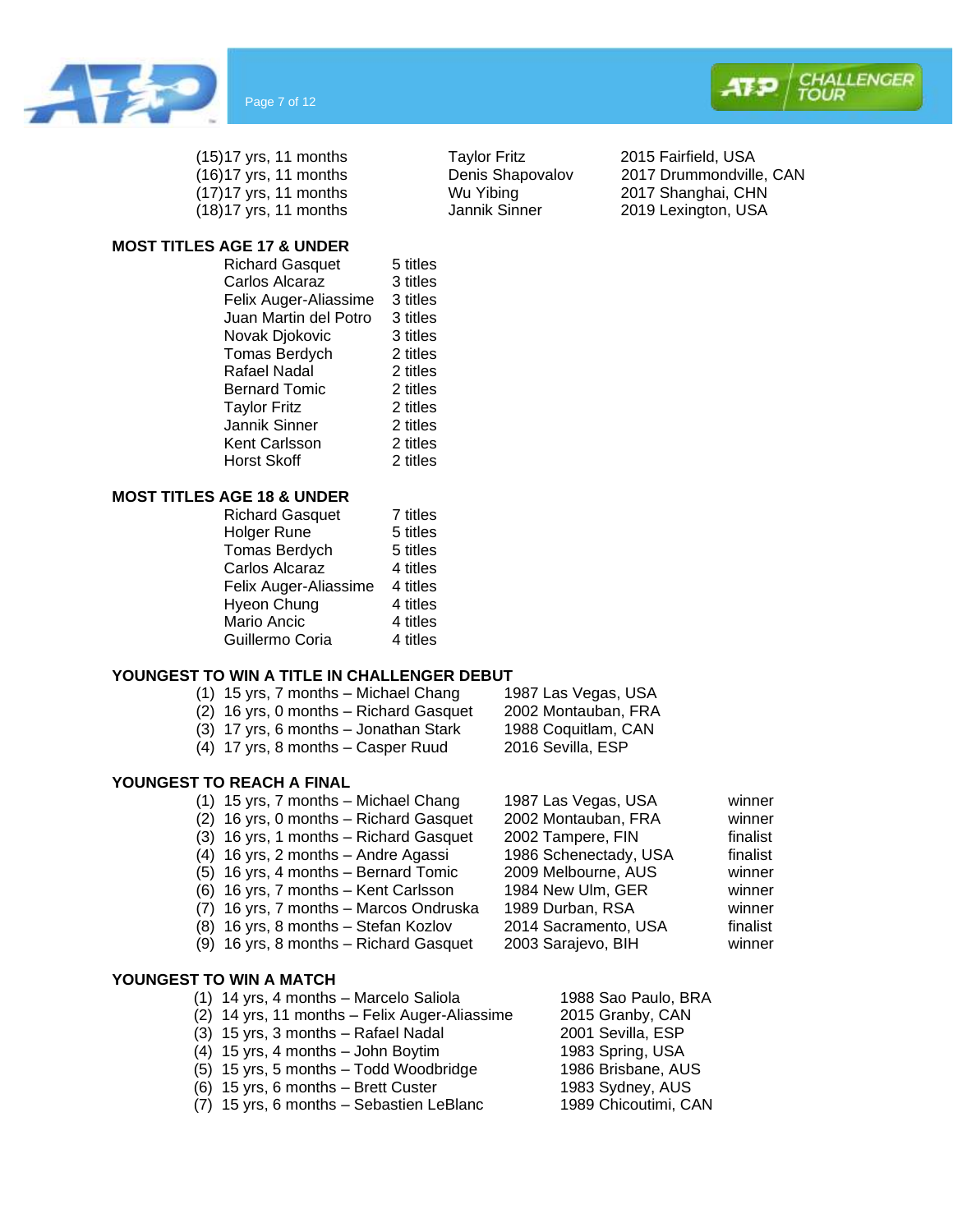



- (1) 14 yrs, 11 months Felix Auger-Aliassime 2015 Granby, CAN
- (2) 15 yrs, 3 months Rafael Nadal (2001 Sevilla, ESP<br>(3) 15 yrs, 9 months Nikolai Soloviev (2002 Hamburg, GER
- $(3)$  15 yrs, 9 months Nikolai Soloviev
- (4) 15 yrs, 10 months Gabriel Debru 2021 Roanne, FRA
- (5) 15 yrs, 11 months Carlos Alcaraz 2019 Alicante, ESP
- (6) 16 yrs, 0 months Richard Gasquet 2002 Montauban, FRA
- (7) 16 yrs, 0 months Suk-Young Jeong 2009 Busan, KOR
- (8) 16 yrs, 1 month Mario Ancic 2000 Zagreb, CR<br>(9) 16 yrs, 1 month Holger Rune 2019 Blois, FRA
- $(9)$  16 yrs, 1 month Holger Rune

## **FIRST BORN IN THE YEAR \_\_\_ TO WIN A TITLE**

| 2003 - Carlos Alcaraz        | (Trieste '20)       |
|------------------------------|---------------------|
| 2002 – Lorenzo Musetti       | (Forli '20)         |
| 2001 – Jannik Sinner         | (Bergamo '19)       |
| 2000 - Felix Auger-Aliassime | (Lyon '17)          |
| 1999 - Denis Shapovalov      | (Drummondville '17) |
| 1998 - Max Purcell           | (Gimcheon '16)      |
| 1997 – Alexander Zverev      | (Braunschweig '14)  |
|                              |                     |

## **FIRST BORN IN THE YEAR \_\_\_ TO WIN A MATCH**

| 2005 - Gabriel Debru         | (Roanne '21)           |
|------------------------------|------------------------|
| 2004 – Luca Van Assche       | (Saint Tropez '21)     |
| 2003 - Carlos Alcaraz        | (Alicante '19)         |
| 2002 – Lorenzo Musetti       | (Sophia Antipolis '19) |
| 2001 - Sergey Fomin          | (Fergana '17)          |
| 2000 - Felix Auger-Aliassime | (Granby '15)           |
| 1999 - Denis Shapovalov      | (Drummondville '16)    |

## **YOUNGEST SEMI-FINAL & FINAL MATCHUPS**

- (1) 34.34 yrs Horst Skoff (17) d. Franco Davin (16) Chartres '86 SF
- (2) 34.47 yrs Richard Fromberg (17) d. Johan Anderson (16) Madeira '88 SF
- (3) 34.51 yrs Denis Shapovalov (17) d. Felix Auger-Aliassime (16) Drummondville '17 SF

## **CHAMPIONS DEFEATING FOUR TOP 100 PLAYERS (since 2010)**

| Lorenzo Musetti     | Forli '20    |
|---------------------|--------------|
| Andreas Seppi       | Canberra '18 |
| <b>Gael Monfils</b> | Bordeaux '13 |
| Horacio Zeballos    | Prague '12   |

\*Note: Musetti (18) is the youngest to defeat four Top 100 players in one week since 2000. \*Note: Musetti (No. 181) is the lowest-ranked to do so since No. 212 Alberto Martin in 2007 in Tarragona.

## **OLDEST TO WIN A TITLE**

(1) 39 yrs, 7 mos, 23 days – Ivo Karlovic 2018 Calgary, CAN (2) 38 yrs, 3 mos. – Fernando Verdasco 2022 Monterrey, MEX (3) 38 yrs, 1 mo. – Dick Norman 2009 Mexico City, MEX (4) 37 yrs, 8 mos. – Stephane Robert 2018 Burnie, AUS (5) 37 yrs, 6 mos. – Bob Carmichael 1978 Hobart, AUS (6) 37 yrs, 5 mos. – Stephane Robert 2017 Kobe, JPN (7) 37 yrs, 1 mo. – Tommy Robredo 2019 Parma, ITA (8) 37 yrs, 1 mo. – Tommy Robredo 2019 Poznan, POL (9) 37 yrs, 0 mos. – Andreas Seppi 2021 Biella, ITA (10)37 yrs, 0 mos. – Victor Estrella Burgos 2017 Santo Domingo, DOM

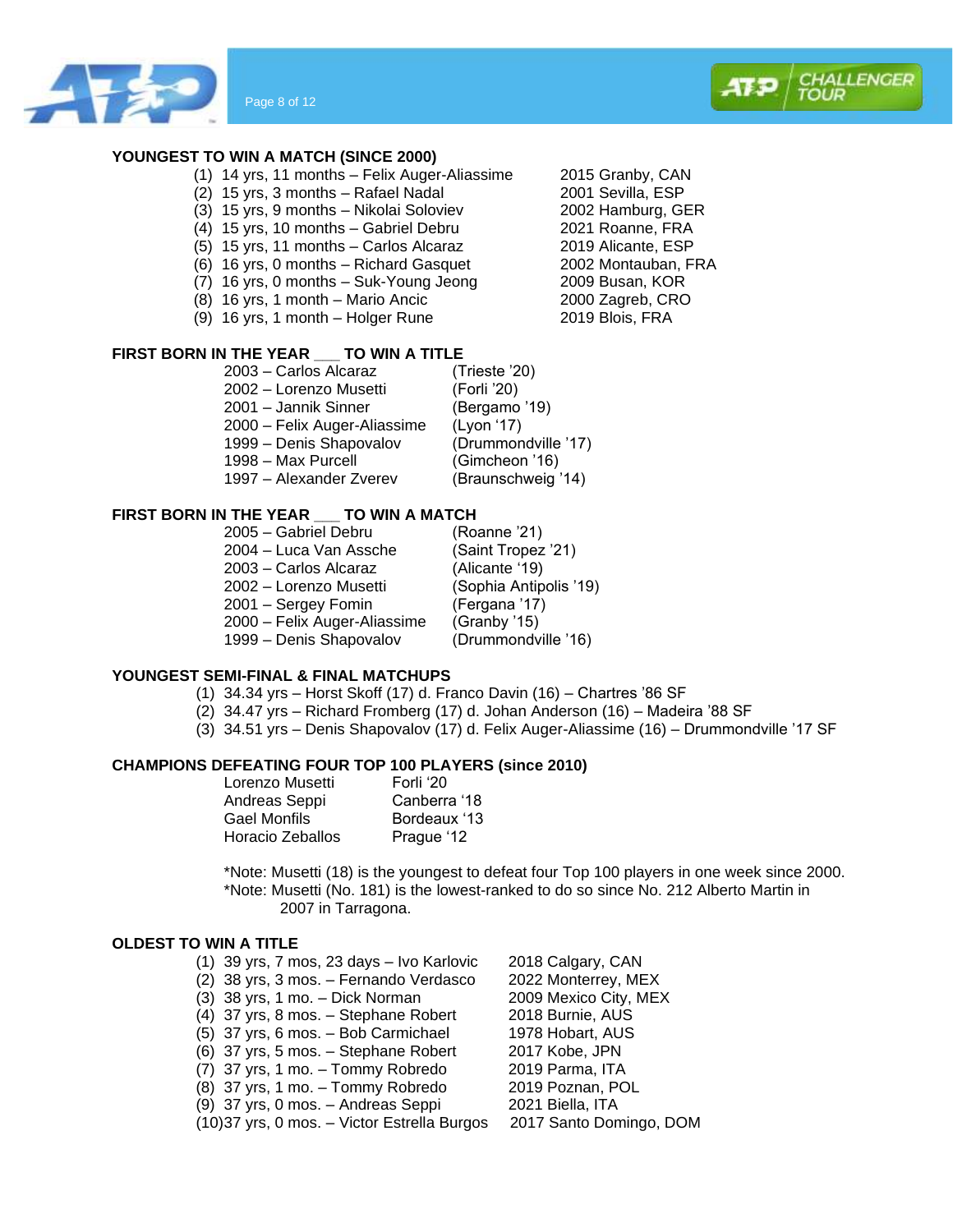

## **OLDEST TO REACH A FINAL**

- (1) 40 yrs, 8 mos. Ivo Karlovic 2019 Houston, USA
- (2) 40 yrs, 1 mo. Feliciano Lopez 2021 Tenerife, ESP<br>(3) 39 yrs, 7 mos, 23 days Ivo Karlovic 2018 Calgary, CAN
- $(3)$  39 yrs, 7 mos, 23 days Ivo Karlovic
- (4) 39 yrs, 7 mos. 9 days Ivo Karlovic 2018 Monterrey, MEX
- (5) 38 yrs, 8 mos. Ruben Ramirez Hidalgo 2016 Qingdao, CHN
- (6) 38 yrs, 7 mos. Ruben Ramirez Hidalgo 2016 Chengdu, CHN
- (7) 38 yrs, 4 mos. Ruben Ramirez Hidalgo 2016 Samarkand, UZB

## **OLDEST FIRST-TIME WINNERS (since 1985)**

- (1) 32 yrs, 10 mos. Joseph Sirianni 2007 Caloundra, AUS
- (2) 31 yrs, 9 mos. Peter Fleming 1986 Bergen, GER<br>(3) 31 yrs, 3 mos. Martin Rodriguez 2001 San Luis Potosi, MEX
- $(3)$  31 yrs, 3 mos. Martin Rodriguez
- (4) 31 yrs, 2 mos. Arnaud Clement 2009 Cherbourg, FRA
- (5) 31 yrs, 2 mos. Victor Estrella Burgos 2011 Medellin, COL
- $(6)$  31 yrs, 2 mos. Luca Vanni

## **LOWEST-RANKED WINNERS (since 2000)**

(1) No. 874 Dominic Stricker 2021 Lugano, SUI (2) No. 848 Petr Luxa 2002 Istanbul, TUR (3) No. 838 Sergey Fomin 2022 Shymkent, KAZ<br>(4) No. 762 Max Purcell 2016 Gimcheon, KOR  $(4)$  No. 762 Max Purcell (5) No. 762 Gaston Gaudio 2009 Tunis, TUN (6) No. 760 Yong-Kyu Lim (7) No. 745 John Isner 2007 Lexington, USA (8) No. 721 Blake Mott 2016 Launceston, AUS

#### **BROTHERS WITH CHALLENGER TITLES IN SAME SEASON**

- 2021 Francisco & Juan Manuel Cerundolo (ARG)
- 2018 Tallon & Scott Griekspoor (NED)
- 2017 Jurgen & Gerald Melzer (AUT)
- 2005 Olivier & Christophe Rochus (BEL)
- 2004 Giovanni & Nicolas Lapentti (ECU)
- 1982 Jeff & Russell Simpson (NZL)

#### **MOST MATCH POINTS SAVED IN A FINAL** (since 2011)

- 7 Sergiy Stakhovsky (d. Yen-Hsun Lu) 2016 Seoul
- 6 Marcos Giron (d. Ivo Karlovic) 2019 Houston
- 6 Alexey Vatutin (d. Guido Andreozzi) 2017 Poznan
- 6 Paolo Lorenzi (d. Matteo Donati) 2016 Caltanissetta

## **WINNING FIRST ATP TOUR TITLE PRIOR TO FIRST ATP CHALLENGER TITLE** (since 2007)

Tim van Rijthoven\* 2022 's-Hertogenbosch Juan Manuel Cerundolo 2021 Cordoba Lucas Pouille 2016 Metz Milos Raonic\* 2011 San Jose Kei Nishikori 2008 Delray Beach Sergiy Stakhovsky 2008 Zagreb

\*Raonic and van Rijthoven are the only active players with an ATP Tour title and no ATP Challenger titles

## **BACK-TO-BACK ATP CHALLENGER & ATP TOUR TITLES**

- 2019 Jo-Wilfried Tsonga Cassis CH & Metz 250
- 2018 Pablo Andujar Alicante CH & Marrakech 250
- 2017 Ryan Harrison Dallas CH & Memphis 250
- 2014 David Goffin Tampere CH & Kitzbuhel 250

**IALLENGER** 

- 
- 
- 
- -
- 

- 
-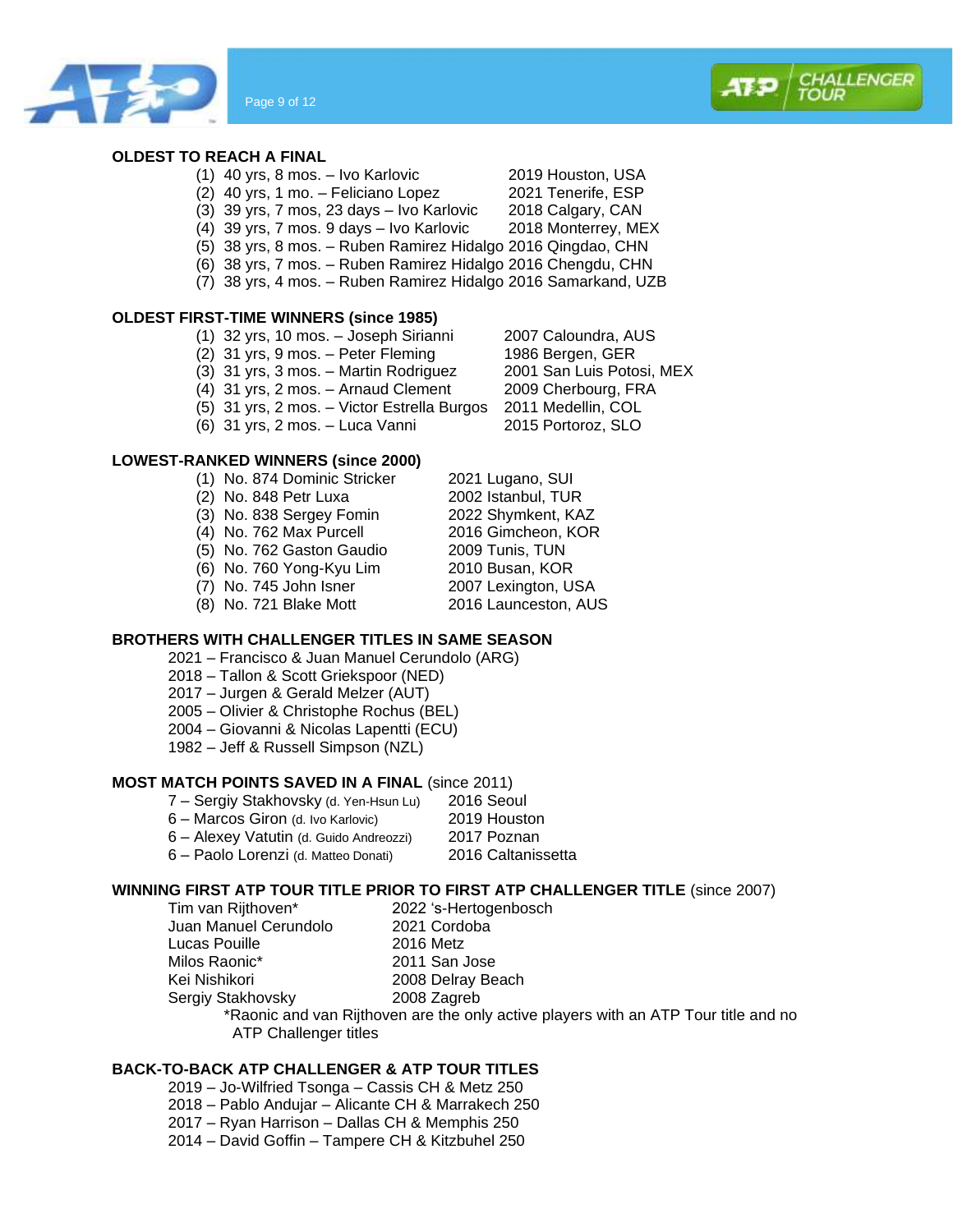



## **ALL-TIME THREE-PEATS**

- Andreas Haider-Maurer 2012-14 Brasov
- Daniel Gimeno-Traver 2011-13 Sevilla
- Yen-Hsun Lu 2010-12 Seoul
- Ricardo Mello 2009-11 Sao Paulo
- Potito Starace 2006-08 Napoli
- Hyung-Taik Lee 2003-06 Seoul

## **MOST TITLES AT ONE TOURNAMENT**

- (1) 7 Hyung-Taik Lee (Seoul)
- (2) 6 Marcos Daniel (Bogota)
- (3) 4 Dudi Sela (Vancouver)
- (4) 4 Potito Starace (Napoli)
- (5) 4 Ricardo Mello (Sao Paulo)

## **LONGEST WIN STREAKS (single season)**

- (1) 25 Tallon Griekspoor (2021)
- (2) 24 Juan Ignacio Chela (2001)
- (3) 21 Benjamin Bonzi (2021)
	- 21 Takao Suzuki (2000)
- (5)  $20 -$  David Goffin (2014)<sup>\*</sup>
	- 20 Denis Istomin (2011)
	- 20 Guillermo Coria (2000)
	- 20 Janko Tipsarevic (2017)

\*record 36 consecutive sets won

## **MOST FINAL APPEARANCES BEFORE FIRST TITLE**

- 8 Jan-Lennard Struff first title: Heilbronn 2014
- 8 Martin Rodriguez first title: San Luis Potosi 2001
- 7 Liam Broady first title: Biel 2021

## **MOST FINAL APPEARANCES WITHOUT A TITLE (ACTIVE PLAYERS)**

- 7 Yannick Maden
- 5 Roberto Marcora
- 4 Brayden Schnur
- 4 Hugo Gaston

## **LONGEST GAP BETWEEN TITLES**

- (1) 16 yrs, 1 mo. David Ferrer Manerbio 2002 Monterrey 2018
- (2) 15 yrs, 5 mos. Mikhail Youzhny Samarkand 2000 Eckental 2015
- (3) 14 yrs, 7 mos. Fernando Verdasco Segovia 2007 Monterrey 2022
- (4) 14 yrs, 5 mos. Michael Chang Las Vegas 1987 Calabasas 2002
- (5) 14 yrs, 1 mo. Philipp Kohlschreiber Reunion Island 2005 Canberra 2020
- (6) 12 yrs, 4 mos. Ernests Gulbis Mons 2007 Pau 2020
- (7) 12 yrs, 2 mos. Jo-Wilfried Tsonga Surbiton 2007 Cassis 2019
- 
- (9) 12 yrs, 2 mos. Marc Rosset
- (10)11 yrs, 9 mos. Tommy Robredo Sevilla 2000 Caltanissetta 2012
- (11)11 yrs, 5 mos. Robby Ginepri Waikoloa 2003 Tallahassee 2014
- 
- $(13)11$  yrs, 1 mo. Marc-Kevin Goellner
- $(14)11$  yrs, 0 mos. Nicolas Almagro Kiev 2004 Genova 2015
- (8) 12 yrs, 2 mos. Thomas Johansson Jerusalem 1995 Binghamton 2007 (12)11 yrs, 5 mos. – Sergi Bruguera Cairo 1989 – Segovia 2000
	-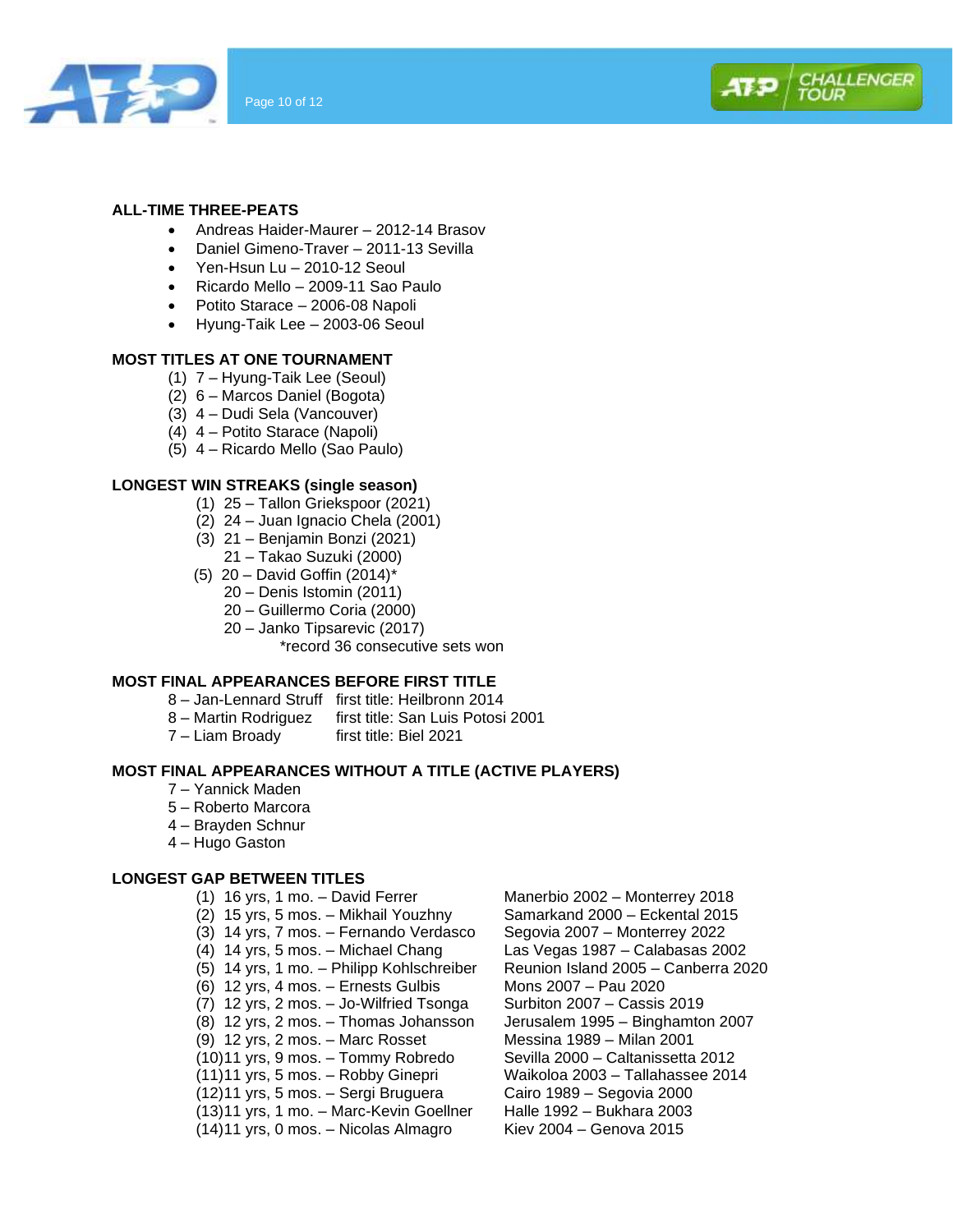



- (1) No. 8 Rainer Schuettler Braunschweig 2003
- (2) No. 12 Fernando Gonzalez Sunrise 2008
- 
- $(4)$  No. 13 Tomas Berdych
- (5) No. 13 Sieng Schalken Prague 2003

#### **HIGHEST-RANKED CHAMPIONS (since 2000)**

- (1) No. 12 Joachim Johansson Luxembourg 2004
- $(2)$  No. 13 Sjeng Schalken
- 
- 
- $(5)$  No. 17 Martin Verkerk

## **CHALLENGER TITLE & WIMBLEDON QF IN SAME SEASON (since 2000)**

- 2014 Nick Kyrgios
- 2012 Florian Mayer
- 2011 Feliciano Lopez
- 2010 Yen-Hsun Lu
- 2004 Florian Mayer
- 2000 Vladimir Voltchkov, Alexander Popp

#### **CHALLENGER TITLE & US OPEN QF IN SAME SEASON (since 2000)**

- 2021 Carlos Alcaraz
- 2019 Matteo Berrettini
- 2018 Kei Nishikori, John Millman
- 2010 Stan Wawrinka
- 2008 Gilles Muller
- 2005 James Blake
- 2004 Joachim Johansson
- 2003 Sjeng Schalken
- 2001 Andy Roddick

## **ALL-TIME DOUBLES TITLE LEADERS**

- (1) 48 Sanchai Ratiwatana
- (2) 46 Sonchat Ratiwatana
- (3) 45 Igor Zelenay
- (4) 38 Mikhail Elgin
- (5) 37 Rik de Voest
- (T6) 34 Andre Sa
- (T6) 34 Horacio Zeballos
- (9) 33 Denys Molchanov
- **All-teen finals (since 2007):**

Giulio Zeppieri (19) d. Flavio Cobolli (19) in Barletta 2021 Juan Manuel Cerundolo (19) d. Flavio Cobolli (18) in Rome 2021 Corentin Moutet (18) d. Stefanos Tsitsipas (19) in Brest 2017 Maxime Janvier (19) d. Stefanos Tsitsipas (18) in Casablanca 2016 Quentin Halys (19) d. Frances Tiafoe (18) in Tallahassee 2016 Noah Rubin (19) d. Tommy Paul (18) in Charlottesville 2015 Taylor Fritz (17) d. Jared Donaldson (19) in Sacramento 2015

• **Youngest to qualify for a main draw:** Felix Auger-Aliassime (14y,7m) in Drummondville '15

(3) No. 12 – Joachim Johansson Luxembourg 2004



(3) No.  $14 - I$ van Ljubicic Zagreb 2005<br>
(4) No.  $17 -$  Stan Wawrinka Praque 2020 (4) No. 17 – Stan Wawrinka Prague 2020